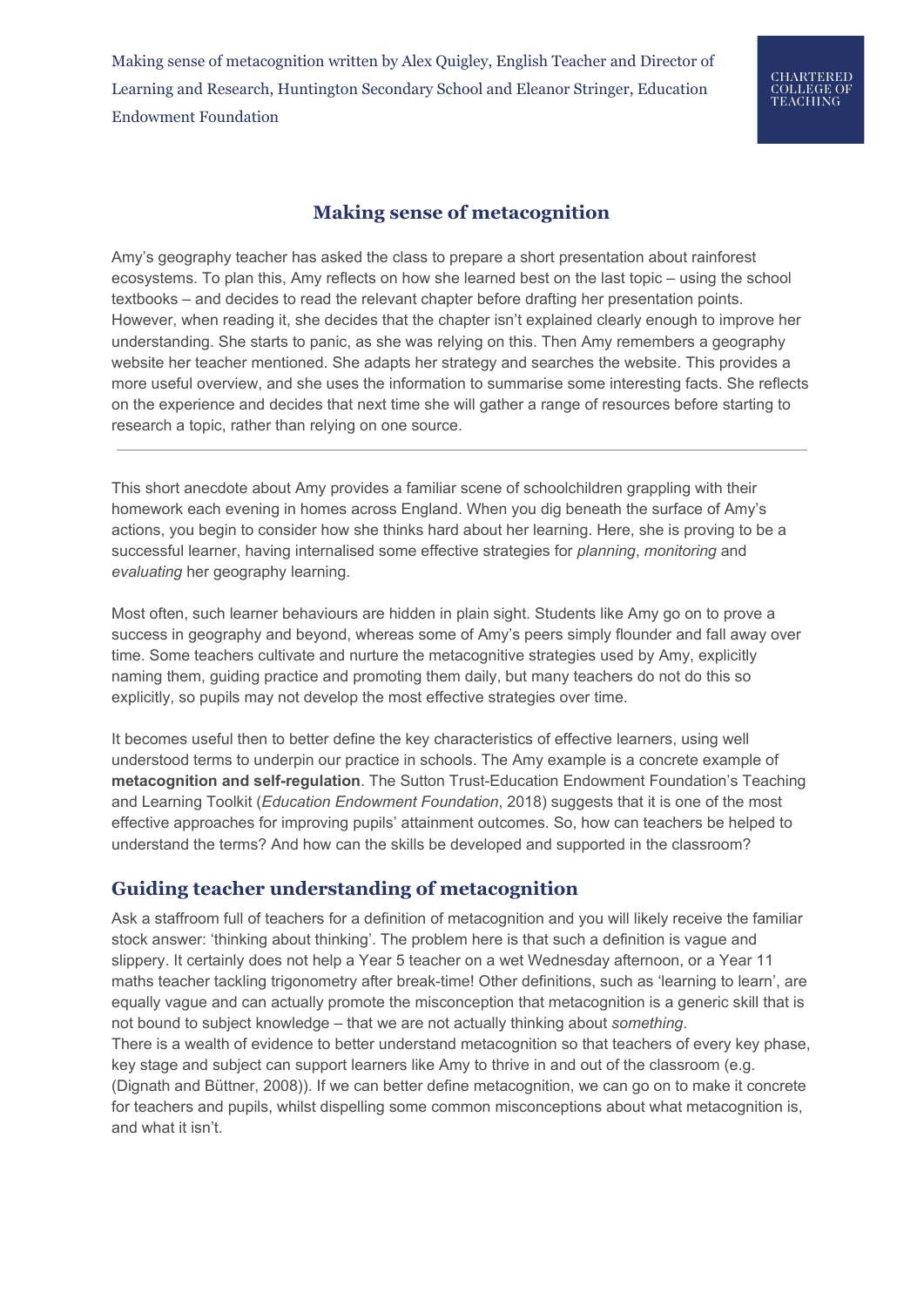Metacognition is a part of self-regulation: those self-directive processes that direct our learning. As shown in the example of Amy, it requires:

- **Knowledge of yourself as a learner** (such as how Amy considers how she had performed successfully on her previous topic)
- **Knowledge of appropriate strategies** (such as how Amy drafts her presentation points and searches the internet)
- **Knowledge of the task** (such as how Amy knows that such a presentation requires the essential information offered by the textbook).

An effective learner will monitor their knowledge and cognitive processes, and use this understanding to make judgements about how to direct their efforts. Let's take the following example. Try this straightforward mathematics multiplication: 155 x 3. You may find it easy, but you will still draw upon some tried-and-tested strategies based on your maths knowledge, and you will have a good sense of whether your answer is correct. Now, how about 145,343,233 x 3? Here, you need to reflect a little bit more. You may know that you have too limited an array of mathematical strategies for this challenge. You may be rapidly searching for a calculator, at least to check your answer. It is in those moments when you are selecting the best strategy that you are behaving metacognitively.

What we learn is that cognitive processes are controlled and adapted constantly. We are always making decisions about our learning in the moment. These decisions happen intuitively but, with explicit teaching and scaffolding, they can be better and more habitually enacted by pupils.



A visual model here is useful, as shown in Figure 1 (adapted from (Nelson and Narens, 1990)).

This not a one-off process of discrete steps, but an ongoing cycle. As you progress through the task, you update your *metacognitive knowledge* (of yourself, your strategies and tasks), as well as updating your subject knowledge (in this example, Amy is learning about rainforest ecosystems, as well as learning about the best research strategies).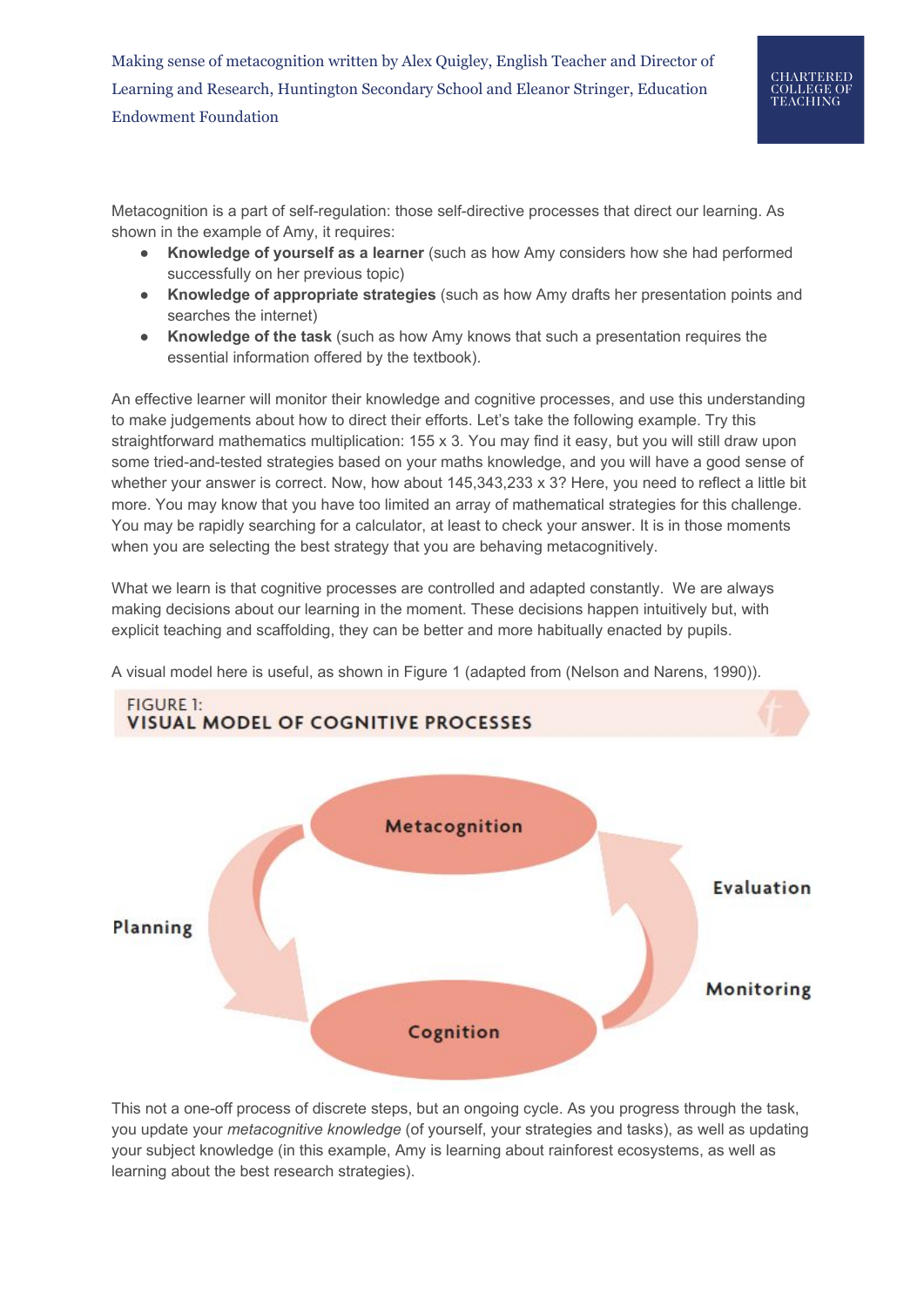Making sense of metacognition written by Alex Quigley, English Teacher and Director of Learning and Research, Huntington Secondary School and Eleanor Stringer, Education Endowment Foundation

The cycle of '**plan, monitor, evaluate**' and the different aspects of metacognitive knowledge (**learner, strategies, task**) are recurrent triplicates that are helpful in making the understanding of metacognition concrete for teachers.

Teachers can then consider these when setting learning tasks and supporting pupils to complete them. In an expert learner (as most teachers are), these processes are unconscious and automatic. In novice learners, however, it can be valuable to make them explicit. For students like Amy, and for teachers, defining and better understanding metacognition can prove a crucial support factor for success in school.

## **Dispelling metacognition misconceptions**

One of the important ways for teachers to better understand metacognition and to teach pupils such strategies is to first dispel some common misconceptions about metacognition.

### **Misconception 1: Metacognition is a general skill that should be taught separately from subject knowledge**

This is perhaps the most common misconception about metacognition. The clue is in the word: without cognition, there is no metacognition. Contrary to the misconception, metacognition is specific to the task and subject, and stronger where learners have a strong grounding in subject knowledge. It is, for example, very hard to have knowledge about how one can learn, such as through applying different strategies, in a subject without solid knowledge of subject-specific content and skills. For example, Amy must have a sound knowledge of the rainforest and its various levels, alongside the notion of an ecosystem, for her to decide the relevant evidence required from her textbook. Therefore, teaching and practising metacognitive strategies must be done alongside subject content.Generic 'learning to learn' or 'thinking skills' lessons may be able to impart some useful overarching idea, but pupils can struggle to transfer generic approaches to specific subject domains. Self-regulated learning and metacognition have been found to be quite context-dependent, so how you best plan in Key Stage 2 art may have significant differences to planning strategies in Key Stage 4 maths. This does not, however, mean that metacognitive knowledge and skills will automatically develop through content knowledge teaching.

### **Misconception 2: Metacognition represents 'higher order' thinking and is therefore more important than mere cognition or subject knowledge**

We know that metacognition is the knowledge of cognition and the strategies to regulate and control it. However, it would be a mistake to see metacognition as somehow 'higher order', hierarchically, and therefore more important than cognition (as Bloom's taxonomy is sometimes misinterpreted as being a hierarchy that privileges 'evaluation' over 'knowledge'). As has been pointed out, it is very hard to have knowledge about how competent you are in a given subject domain, or how best you can learn, without solid subject knowledge (Pressley et al., 2006).

For example, a student can use metacognitive planning strategies when drafting a GCSE essay about Shakespeare. But without knowledge of Shakespeare's plays, language and the relevant social context, the essay will not be successful.

Metacognition and cognition then display a complex interplay as our pupils learn. We should look to develop both concurrently and not create false hierarchies where they do not exist.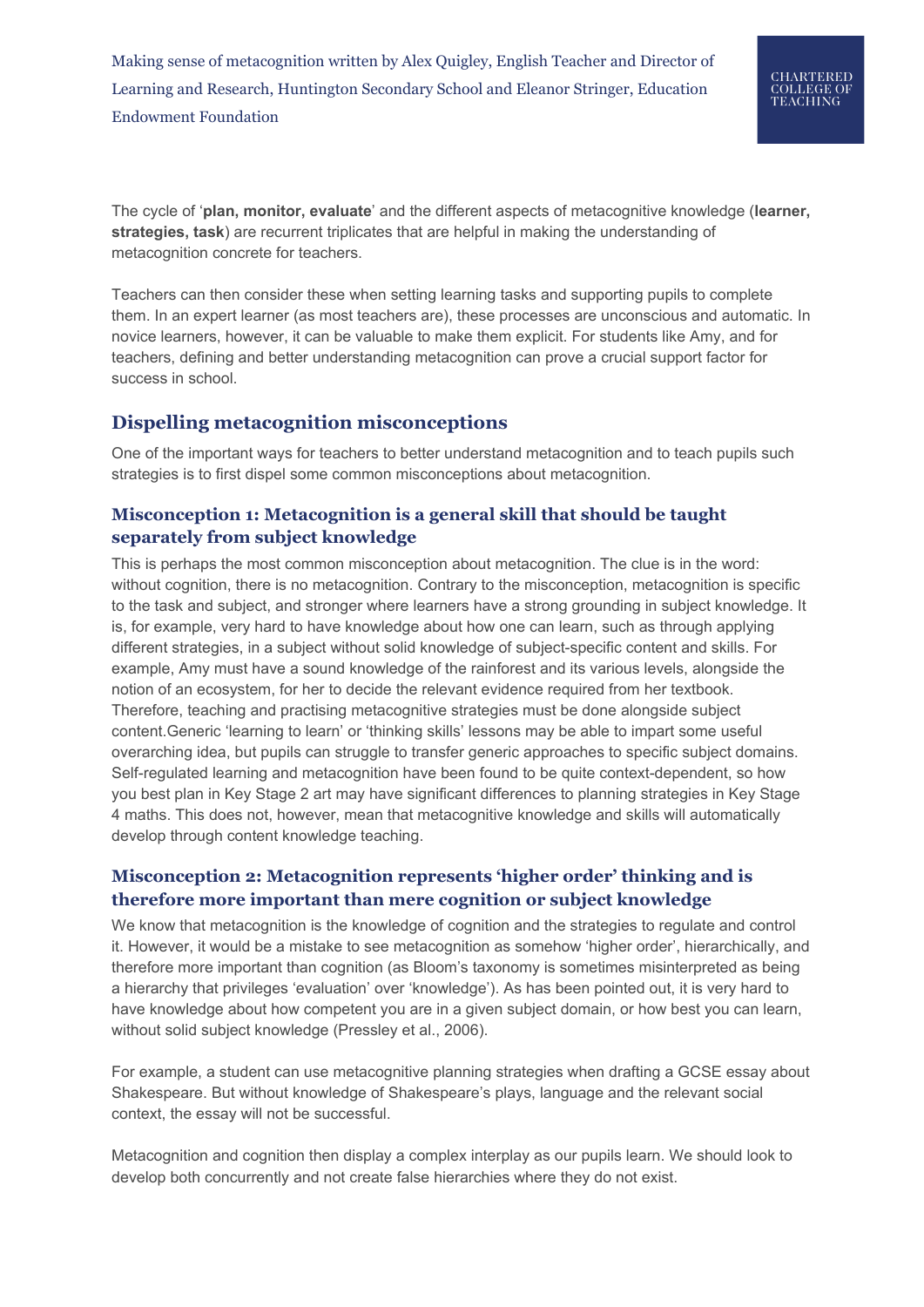Making sense of metacognition written by Alex Quigley, English Teacher and Director of Learning and Research, Huntington Secondary School and Eleanor Stringer, Education Endowment Foundation

#### **Misconception 3: Metacognition is only developed in older pupils**

A common misconception with regard to metacognitive knowledge and skills is that they are only developed effectively in mature young adults and not young children. We know from research that children as young as three have been shown to be able to engage in a wide range of metacognitive and self-regulatory behaviours, such as opting out of tasks based on their understanding of the ease of the task and the level of uncertainty (Whitebread et al., 2009). They also show greater accuracy on tasks that they accept to do than on tasks they don't (Bernard et al., 2015).

There is clear evidence that the level of security and self-knowledge remains rather inaccurate until about eight years of age, with children being overoptimistic about their levels of knowledge (Clark and Dumas, 2016), but the overall trend suggests that forms of metacognition emerge early on in the lifespan.Ultimately, although older children do typically exhibit a broader repertoire of metacognitive strategies, younger children do generally demonstrate metacognitive knowledge, even at a very early age.

#### **Metacognition in the classroom**

All pupils develop metacognitive knowledge and skills in their time at school. And yet, some are more adept at doing this than others. They go on to make countless actions and decisions about their learning – many of which the teacher has little control over.

Recommendations from the evidence would suggest that teachers can be much more deliberate about teaching metacognitive awareness in the crucible of the classroom. A familiar example is 'shared writing', where the expert teacher (such as Amy's geography teacher) undertakes a written task. As she walks through an explanation of a jungle ecosystem, she verbalises the questions a geographer would ask of themselves, such as '*How many levels are there in the jungle ecosystem*?' and '*How could I organise that clearly in my writing?'*

As well as modelling and scaffolding explicit strategies, cultivating metacognitive talk between students can improve outcomes. For example, the 'dialogic teaching', as devised by Robin Alexander (2017), emphasises dialogue through which pupils learn to reason, discuss, argue and explain. A key element of the dialogic approach is to encourage greater quality of teacher talk, by going beyond the closed *teacher question – pupil response – teacher feedback* sequence. Importantly, in this and other successful interventions, dialogue needs to be purposeful and not just conversation, with teachers using questions to elicit further thought.

What an evidence-based understanding of metacognition offers us is a shared language with which to describe, define and teach effective learning. By improving their own understanding, teachers will be better able to support pupils to develop their metacognitive skills and knowledge. When we train our students to plan, monitor and evaluate, with conscious awareness within a given subject discipline, we offer them the knowledge and strategies to succeed, not only in the classroom but far beyond the school gates too.

This article is based on an EEF commissioned evidence review examining these questions, drawing upon the expertise of Professor Daniel Muijs and Dr Christian Bokhove. A [guidance](https://educationendowmentfoundation.org.uk/news/new-guidance-on-how-to-develop-pupils-metacognitive-skills) report on [metacognition](https://educationendowmentfoundation.org.uk/news/new-guidance-on-how-to-develop-pupils-metacognitive-skills) and self-regulated learning for teachers and leaders was published by the EEF in April.